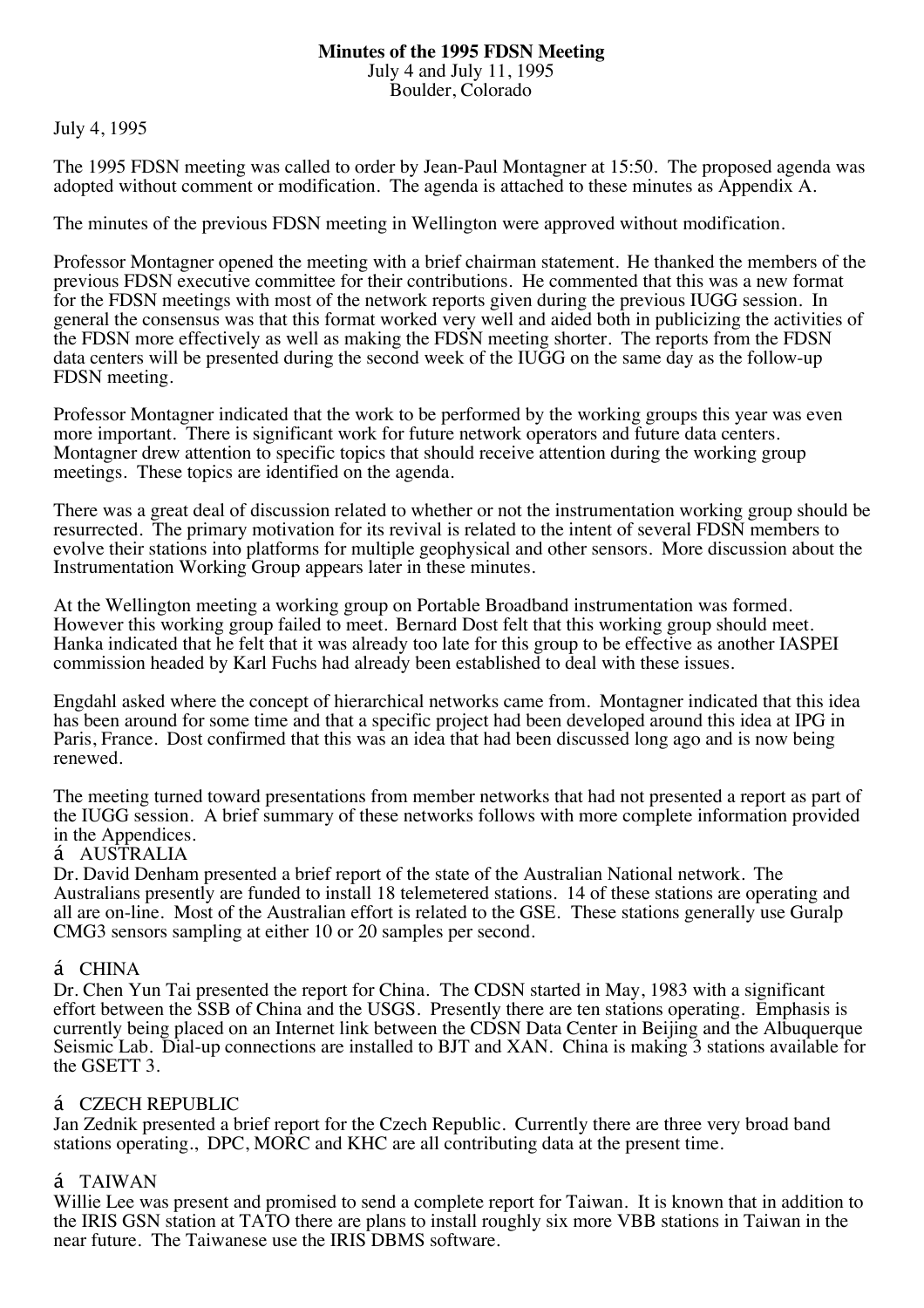## á UNITED KINGDOM

No one from the United Kingdom was present. Bernard Dost indicated that little had changed since the last meeting.

# á IRAN

Due to export controls to Iran, all plans were on hold.

### á SOUTH AFRICA

There are plans to upgrade some older stations to broadband.

#### á FRANCE

Montagner gave a brief summary of the current situation in France. He highlighted some competition between the military and university communities.

#### á SPAIN

Dost reported that one station has closed in the Pyrenees. Quanterra data loggers and Guralp seismometers are being installed at several other stations.

#### á UNITED STATES --- USNSN

Buland reported that 40 stations are presently operating. There remains some equipment yet to be installed. They anticipate installation of 4-5 stations per year for several years. They are expending a significant amount of effort in GSETT3 of which they have two alpha stations and 9 beta stations. Discussions of the USNSN data center will be discussed during the second week of the IUGG.

#### á INDIA

Willie Lee indicated that 10 IRIS type stations are being installed in Southern India. A total of 26 networks funded by the World Bank are being installed. It was thought that the FDSN should contact H. Gupta to see if they could begin attending the FDSN meetings. Efforts in India are being coordinated by the Dept. Of Science and Technology.

#### á AUSTRIA

Ahern reported that he had discussed the Austrian network with individuals from Vienna. They presently have 5 VBB stations operating and would be willing to participate in FDSN activities. Information should be sent to them encouraging them to join FDSN activities.

The meeting then moved on to Working Group concerns.

Engdahl summarized the current inventory of stations. It is now quite an impressive list. The working group will meet on July 10, 1995 in the IASPEI office at 12:00. Dost described the need of hierarchical networks and data centers. He felt that this was partly necessary to shield operators from users.

Dost said a few words about the Working Group on Data Centers. He felt that format issues are still the main topic of discussion especially dealing with SEED and autodrm issues.

Rhett Butler indicated that the data center working group should be sure to address the issue of making GSETT data available to the research community. Engdahl suggested that the working group draft an IASPEI resolution and give it to Harsh Gupta by 8 AM on Wednesday July 12. The Data Center working group will meet at the IASPEI office on Monday July 10 at 7 PM.

A great deal of discussion was centered on the Instrumentation Group. It was generally felt that there was a need to set standards for other types of geophysical sensors since many networks are considering the installation of geophysical observatories.. P. Borman suggested that this group could perhaps specify test procedures for seismometers and other types of instrumentation. Basically it was felt that there are two tasks for the instrumentation group to consider.

á Set standards for other types of geophysical sensors colocated with seismic observatories

á specification of requirements at FDSN stations in order to assist other geophysical networks It was felt that this working group could normally meet electronically. Some candidates for membership of this group include; Hutt (chair), Wielandt, Troempert, Paesano, Hauksson, Berger, Steim, Holcomb, Fremd.

The Portable Instrumentation Group established at the Wellington meeting did not meet since the Wellington meeting. Bernard Dost agreed to contact the MEMSAC group to try to establish a liaison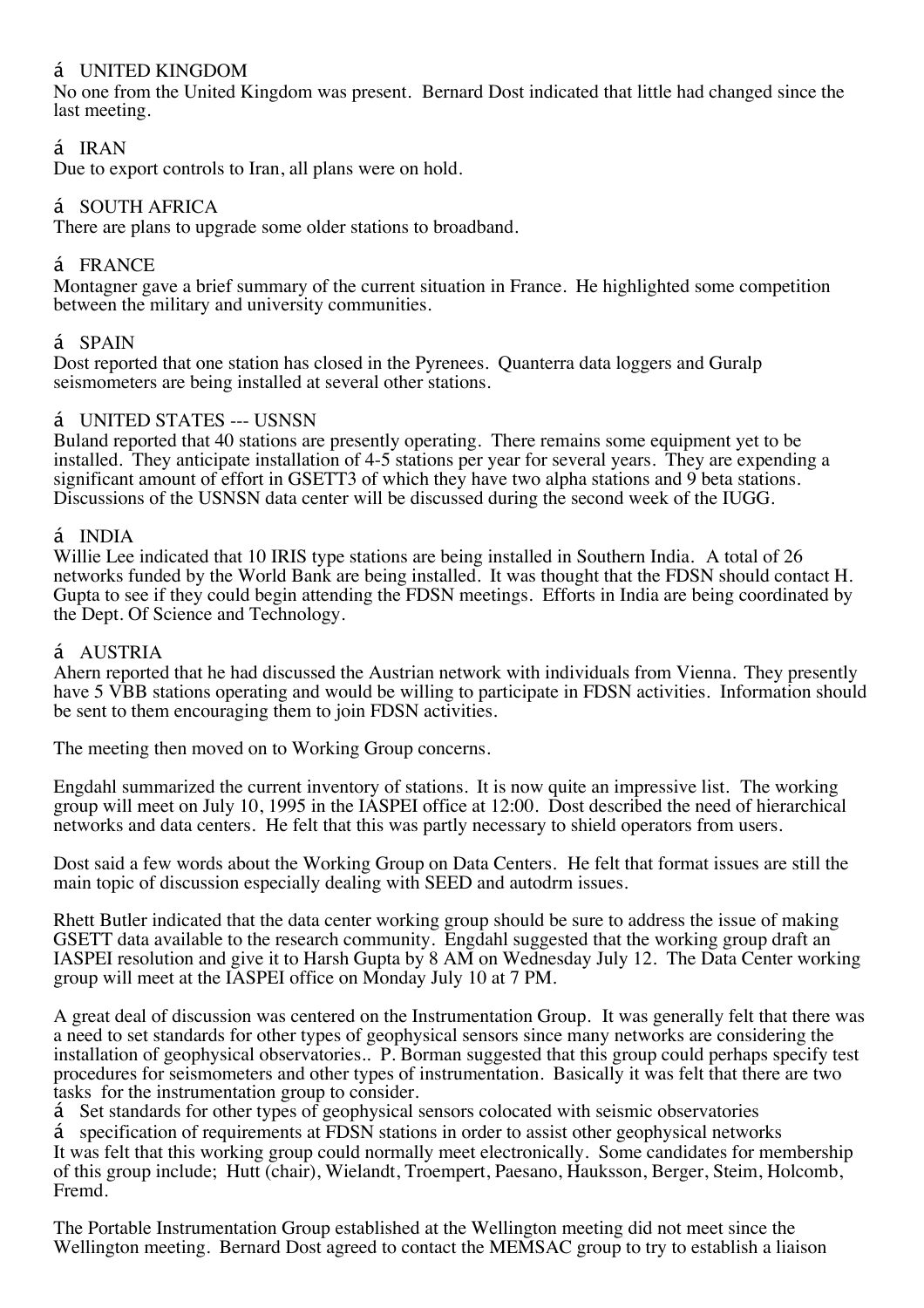between the two groups.

There was discussion related to where the next annual meeting would take place. It appears that there are two options. First in conjunction with the EGS in The Hague (May, 1996) or in conjunction with the ESC in Iceland (August, 1996). This issue will be discussed at the July 11, 1995 FDSN meeting.

Meeting was adjourned at about 18:30.

FDSN MEETING --- WEEK 2 July 11, 1995

The meeting was called to order at 8:50 AM. In an attempt to clarify requirements for membership, Engdahl supplied the terms of reference for the FDSN. These are attached as an appendix to these minutes and helps to clarify the requirements for membership. The list of current FDSN members is attached. The membership of Australia needing clarification (David Denham was consulted and he verified that the AGSO is the FDSN member and ANU is not).

New members to the FDSN were approved as follows

Czech Republic, represented by Jan Zednik Chile, represented by the University of Chile Taiwan, represented possibly by the IES of Academia Sinica.

The FDSN secretary will write to Austria and Switzerland to clarify membership status.

Since FDSN Data Center reports will not be presented until an IUGG session later in the afternoon, a brief description of several data centers was presented at the FDSN meeting.

Bernard Dost presented a brief summary of the ORFEUS Data Center. He indicated that there were three primary ways to recover data from the ORFEUS Data Center. These include

- á off-line CDROM
- $\acute{a}$  on-line interactive through SPYDER<sup>TM</sup>
- á on-line non-interactive access through an AutoDRM

Dost also gave a brief summary of some other aspects and activities of the ORFEUS data center.

Genevieve Roult next gave a presentation covering the current status of the Geoscope Data Center. There are presently 23 Geoscope stations operating. They have produced 15 CDROMs containing data from January 1, 1988 through July 25, 1990. GEOSCOPE keeps roughly 1-2 days of data on line where data are available by anonymous ftp and WWW. All GEOSCOPE data from 1982-1992 are on the GEOSCOPE mass storage system, JUMBO. GEOSCOPE also runs an AutoDRM although it is not the same autodrm as the GSE.

Tim Ahern then gave a brief review of the FDSN archive for continuous data at the IRIS DMC. IRIS has successfully archived and distributed data from most members of the FDSN at this time. Quality control remains a function of the FDSN Data Centers themselves. The IRIS DMC has assisted in the production of three different FDSN products. The production of the SEED volumes that appeared on the FDSN CDROM was done at the DMC, a variety of FARM products containing FDSN data exist on the IRIS DMCÕs FARM, and the IRIS DMS produced the first FDSN Station Book. Nearly 50 stations from FDSN members other than IRIS have contributed data to the DMC. The IRIS DMC has also played a crucial role in the coordination of the SPYDER<sup>TM</sup> system that is presently operated at many FDSN Data Centers around the world. As of June 1995, the DMC has received and archived nearly 160 gigabytes of seismic waveform data from the CDSN, MEDNET, Geoscope, CNSN, Grafenberg, and POSEIDON data centers. The physical shipments made by the DMC in 1994, 31% of were made to non-US researchers, most of them in FDSN countries. A total of 985 international shipments were made in 1994.

## **Working Group Reports**

## **FDSN Working Group on Station Siting**

The meeting then turned toward reports of the various Working Groups. Bob Engdahl presented the station siting report. The discussion of this working group was focused on hierarchical networks and how these networks are divided on both spatial and temporal basis. The working group thought that the organization of hierarchical networks on continent wide scales was possible. A copy of the FDSN station working group report is attached. A resolution was drafted by an ad hoc group consisting of Bob Engdahl, Stu Sipkin, and Bernard Dost. Copies of the draft resolution and that adopted by IASPEI are attached.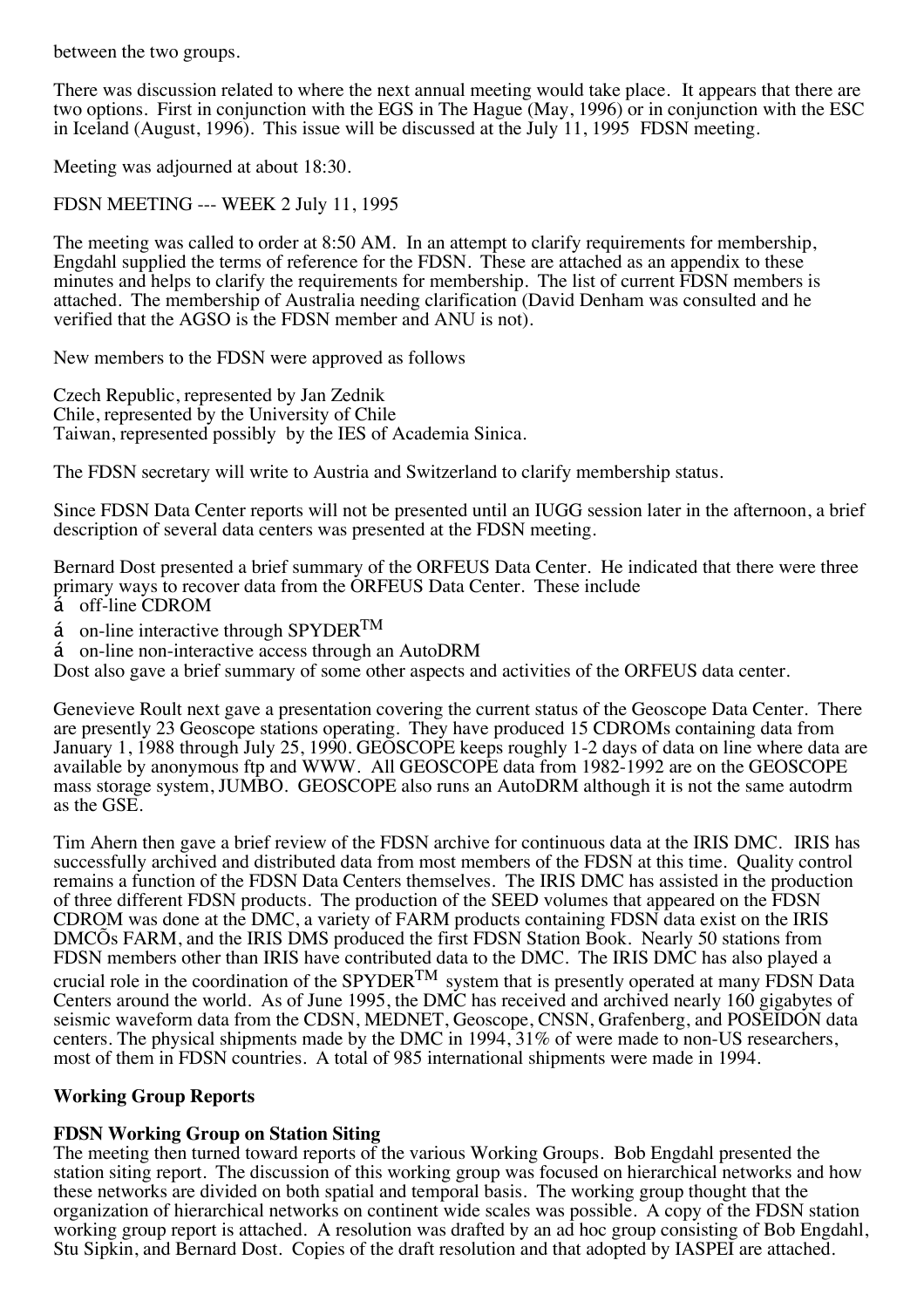### **FDSN Working Group on Data Exchange**

Bernard Dost presented the report of his FDSN Working Group. There were basically no new SEED issues as the format is now very stable.

There was discussion about the progress on the FDSN CDROM. Data from the March-June 1990 was sent from the IRIS DMC to ASL several months ago. NEIC indicated that there is a hold up related to staff resources at the NEIC and the fact that there processing machines went to DEC Alpha and utility programs needed in the preparation of the CDROM had not yet been ported.

It was again clarified by Dost and the working group that the contributing data centers are responsible for the quality of the data delivered to the DMC for inclusion in the FDSN SEED volumes. It is not a responsibility of the IRIS DMC or of the USGS NEIC.

Ahern indicated that there were plans to include FDSN data as part of the FARM products at the IRIS DMC.

Dost provided a summary of the Data Request Managers related to the FDSN. The Working Group concurred that there had not been a firm resolution to adopt the GSE autodrm. It was felt that the FDSN needed strong representation on the GSE working group that defines the autodrm in order for it to be a viable FDSN alternative. It was also felt that there was a need for Professional Manuals in order to justify the effort in implementing the AutoDRM. It was also felt that for the GSE AutoDRM format to be adopted by the FDSN, the support for delivery of data in SEED format must be an inherent part of GSE 2.0 AutoDRMs.

The working group discussed the issue of quality control performed at various FDSN data centers. It was felt that as a first step all FDSN data centers should document their present quality control practices and distribute this information to the other FDSN data centers. Interest existed in adopting the IRIS Data Problem Reporting Mechanism (DPR). It was agreed that all FDSN data centers should set up a Quality Control Account (qc@machine.domain) in order for the DPRs to begin. IRIS will distribute the document describing the IRIS DMS DPR mechanism to FDSN data centers.

#### **FDSN Station Book**

One paper copy of the FDSN station book has been distributed to all contributing FDSN networks. An electronic version of the station book is also available on the IRIS DMS home page at URL=http://www.iris.edu/ . Ahern reported that a template is available for creation of FDSN pages using Aldus (now Adobe) Pagemaker. Software to do the Noise Characterization is not yet available although it had been anticipated to be ready by now. There was a discussion of mirroring the various web sites for the Station Book entries and this will require future coordination. The issue of handling new printed pages for new stations has not been resolved. IRIS indicated it is only committed to producing these pages for the IRIS GSN.

There were discussions between Woodward and Ahern concerning issues about FDSN data flow for the FDSN CDROM.

## **FDSN Working Group on Instrumentation**

Bob Woodward presented a brief report on behalf of Bob Hutt who was not able to attend. The working group did not meet during the previous week as several of the members of the group were not attending the IUGG. Hutt requested that the FDSN clarify the purpose and charter of the Working Group. It was generally felt that the preliminary report that Hutt had prepared correctly conveyed the mission of this working group. In summary the main purpose of the Instrumentation Working Group is as follows

- á a brief description of the types of measurements, and requirements at seismological observatories including the identification of known parameters that make a good Very Broad Band Seismographic **Observatory**
- á gain an understanding of observatory requirements needed by other geophysical sensors
- á Publish the ÒStandards for Seismometer TestingÓ document
- á Report on requirements for new instrumentation development (such as tilt meters)

A copy of the preliminary Instrumentation working group is attached.

#### **IASPEI RESOLUTION**

The FDSN unanimously passed the draft resolution related to FDSN access to data at the International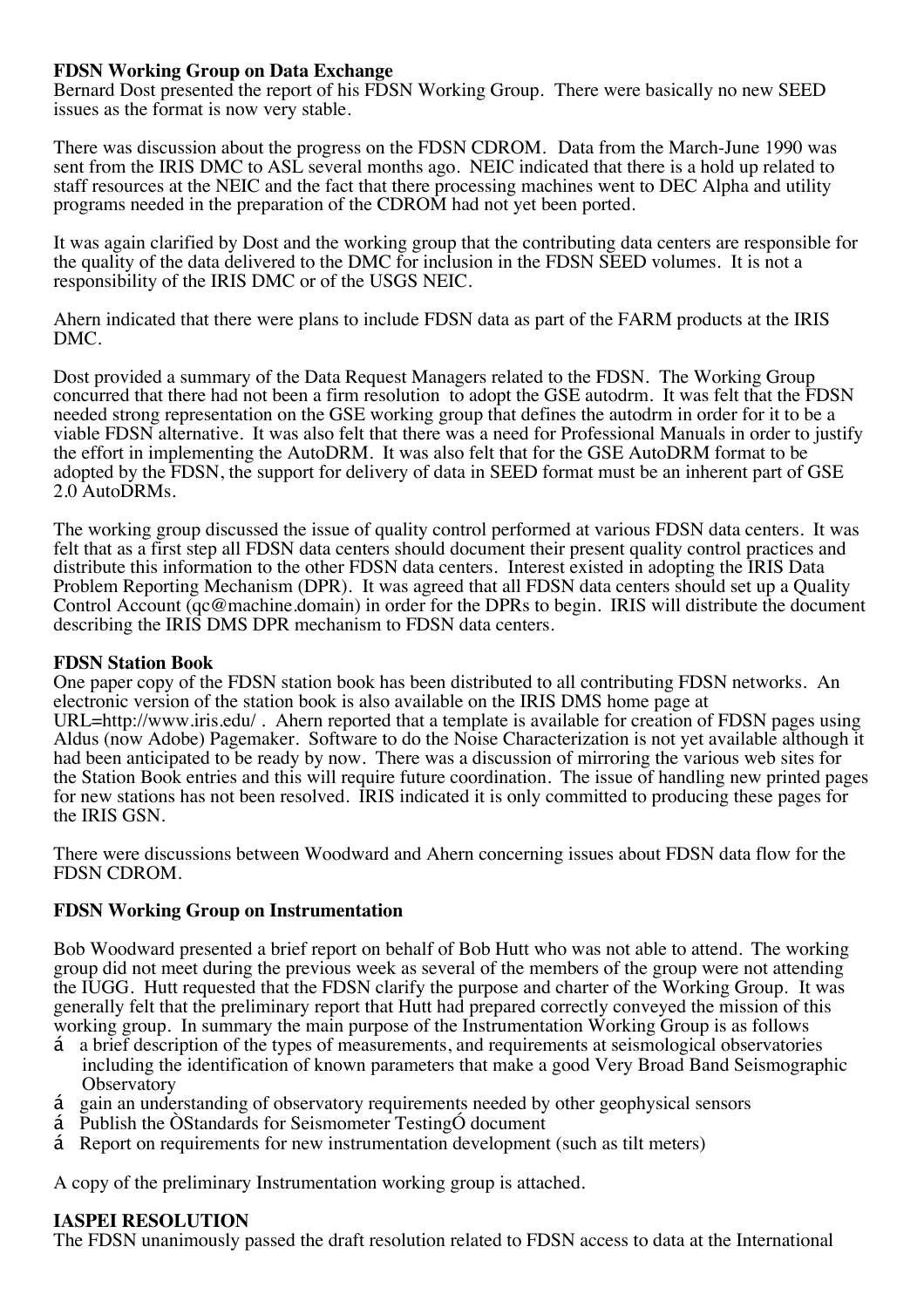### Data Center.

## **ISOP Report**

Eric Bergman gave a brief report concerning ISOP. There were two primary areas of activity. The coordination of the waveform database is being managed by David Jepsen**.** The Inter-array project being proposed by Hiroshi Innui of Japan also has great potential for having a positive impact on the ISOP program.

There has been a ÒISOP AdvisorsÓ email list set up to provide information and advise to the ISOP program.

There are still plans to continue publishing the ISOP Newsletter once or twice a year.

The PreProc program written by Axel PlessingerÕs group is essentially complete and work on the PITSA program is nearing completion also.

There could be potential FDSN involvement of the Measurement Protocols group with the FDSN.

Training courses for ISOP have continued primarily through the efforts of Frank Scherbaum. There is presently a plan to conduct an annual month long training course at a variety of locations. The first of which will most likely be in South America.

Bergman mentioned that the future of ISOP is problematic given the current restructuring taking place within the USGS. It may be possible to integrate ISOP within a new company that he is setting up.

## **ION**

Jean-Paul Montagner gave a brief review of the status of the ION project. Its goal is primarily to broaden the role of the OSN and install geophysical observatories in the oceans. The first achievement of the OSN was to conduct the e1995 meeting in Marseille. The concept of having multisensor ocean bottom observatories was endorsed at this meeting.

Montagner mentioned that ION is closely coordinating the efforts of the Japanese, French, United States and the Ocean Drilling Program.

## **GSE**

With Bob NorthÕs absence there was no official GSE representative at this meeting. John Coyne from the Center for Monitoring Research (CMR) provided the FDSN with a brief meeting report. The GSE is now conducting its 3rd Technical Test (GSETT-3). Its purpose is to monitor the world for nuclear tests. The alpha network consists of about 55 stations whose data are available in real time (meaning about 10 minutes in GSE terms). The International Data Center (IDC) at CMR produces a preliminary location in about one hour. The alpha network is augmented with a set of beta stations which are all broadband stations with dial up capability. There are presently about 100 beta stations. Data from the alpha and beta stations are used to produce the alpha/beta bulletin. This bulletin is reviewed by a human and the Reviewed Event Bulletin is produced 48 hours after real time. There is also gamma data available primarily in the form of bulletin information.

There is potential for web access to become limited to GSE members only although at the present time it is open access. The bulletin information is available and also a very small amount of waveform data around events. The windows available are one waveform per detecting station starting one minute before P and continuing for a short time after Lg. Information is available through an autodrm at the IDC. Presently the IDC has a 330 gigabyte mass storage system and is used for holding the continuous data for alpha stations. The plan is to hold 4 months of data. There are plans to acquire a multiyear mass storage system.

With the departure of Bob North from the FDSN group, Peter Basham will be asked to serve as the GSE liaison member for the FDSN.

## **Miscellaneous Items**

Near the end of the meeting several short reports were also presented.

Spain gave a brief description of the current state of stations in Spain. There are presently four VBB stations in Spain. Spain expressed interest in joining the FDSN. Representatives from Spain agreed to